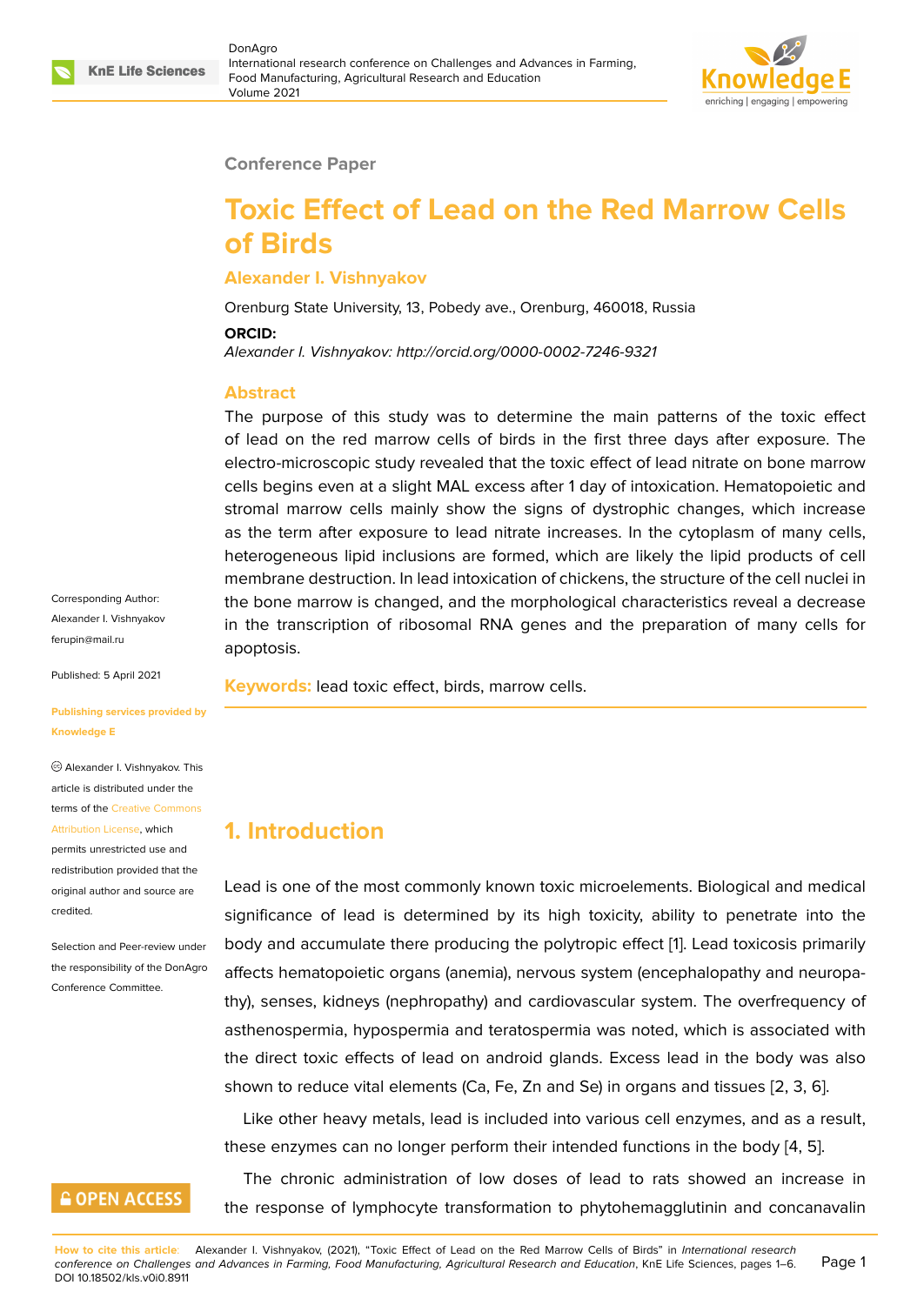starting from week 5 and a subsequent decrease by week 14. The response of B lymphocytes to lipopolysaccharide activation was also increased and maintained throughout the observation period, while the functional activity of macrophages was significantly reduced [7]. Lead causes suppression of antibody response (Ig M and Ig G), reduces antibody-dependent and mitogen-induced cell cytotoxicity and suppresses macrophage functions, reduces NK activity for all types of tumor cell cultures [8].

The purpose [of](#page-4-6) the study was to determine the main patterns of lead toxic effect on red bone marrow cells in the first three days after exposure.

### **2. Materials and Methods**

Broiler chickens of *Smena-7* crossing took part in the experiment. Together with the basic feed the chickens of the experimental groups received 1.5 MAL of lead as a nitrate salt, which corresponds to 4.5 mg of lead per 1 kg of feed.

The material for electro-microscopic study was collected after one and three days. For ultrathin study, the bone marrow was fixed in 2.5% glutaraldehyde solution on a phosphate buffer followed by an hour-long postfixation with 1% OsO<sub>4</sub> solution on the same buffer. After treatment with saturated uranyl acetate solution on 70% ethanol, the material was dewatered in ascendant alcohols and placed into an epone. Ultrathin sections were studied on the transmission electron microscope JEM-100 CX II ( JEOL, Japan).

### **3. Results and Discussion**

As early as 1 day after the lead nitrate got into the body of chickens with feed at a dose of 1.5 MAL, the signs of dystrophic changes were detected in bone marrow cells. The most pronounced disorders were detected in macrophages, which are known to perform many functions, including protective functions, and, as a result, are the first to undergo intoxication. Their cytoplasm was non-uniform, with many different electron densities, large and small inclusions, and sometimes containing numerous light vacuoles.

In varying degrees of expression, the monocytoid cell of the bone marrow also showed the signs of dystrophic changes. Mature monocytes with darker cytoplasm and a nucleus, along the periphery of which a dense heterochromatin band was located, were also detected.

The granulocytic cells had a variety of changes. Most promyelocytes retained their structure. The body of cells is more likely to be oval-shaped, with a large oval or nephroid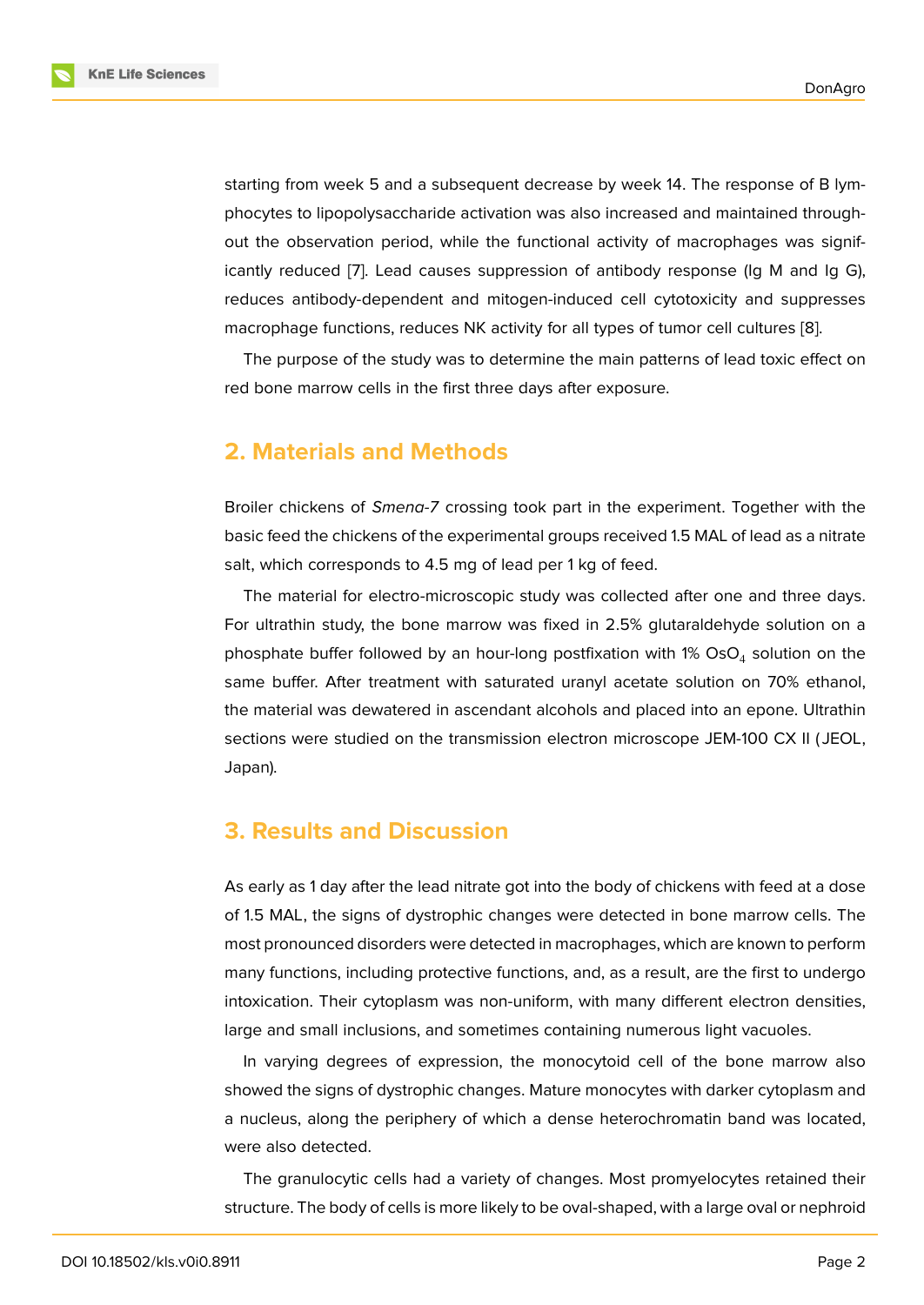nucleus with a small amount of peripheral heterochromatin, sometimes one or two nuclei.

Lymphoblasts in the form of large mononuclear cells, up to 25 μm in diameter, having a large rounded or oval nucleus with numerous grains of heterochromatin around the periphery, sometimes with 1-2 nuclei, were found in lymphopoiesis cells. The cytoplasm contained several rounded mitochondria, several short GER cisterns, and a large amount of RNA as clusters of free ribosomes and polyribosomes. Sometimes lymphocytes had a broad cytoplasm almost at complete preservation of the nucleus, with pronounced dystrophic changes in the form of destruction of intracellular organelles, enlightenment and expansion of cytoplasm areas.

Rarely seen young progenitor cells (blast cells) of chicken marrow in this experimental group were rounded or somewhat oval-shaped, with a large rounded or oval nucleus. With extensive cytoplasm containing small light bubbles, vesicles, a small number of rounded mitochondria and short GER cisterns, many free ribosomes and polyribosomes, sometimes single small Golgi complexes. Despite the preservation of most intracellular organelles, the changes in the form of "melting" chromatin nuclei and weakening carioplasm density were often detected within the nucleus. Perinuclear spaces ranging from weak to strong expanded in some blast cells in varying degrees of expression [2].

One day after intoxication of chickens with lead nitrate in the dose of 1.5 MAL, the dystrophic changes were subjected not only to hematopoietic, but also to stromal bone marrow cells. In their cytoplasm, the number of organelles decreased, single swoll[en](#page-4-1) mitochondria, various vesicles and bubbles were determined. In nuclei, chromatin was also partially destroyed, although the shape of the nuclei did not change.

Three days after lead intoxication of chickens, already pronounced destructive changes were detected in most hematopoietic and stromal bone marrow cells, mainly in the cytoplasm. Organelles were completely destroyed or evacuated, and heterogeneous lipid inclusions were often found in the cytoplasm instead of them.

Young forms of bone marrow cells were difficult to differentiate by structure in terms of their belonging to a certain series, they also had signs of dystrophic changes expressed in varying degrees. This was the case of light cells in the cytoplasm of which organelles were destroyed, as a result of which it was evacuated, and a pronounced swelling of perinuclear space was determined. The cells with darker cytoplasm and a nucleus, in which heterochromatin was destroyed, were also detected. In some such cells, large lipid droplets were found instead of organelles.

The cytoplasm of monocytoid cells was dark, sometimes showing short GER channels, rounded dark mitochondria, small rounded lysosomes, many bubbles, vesicles,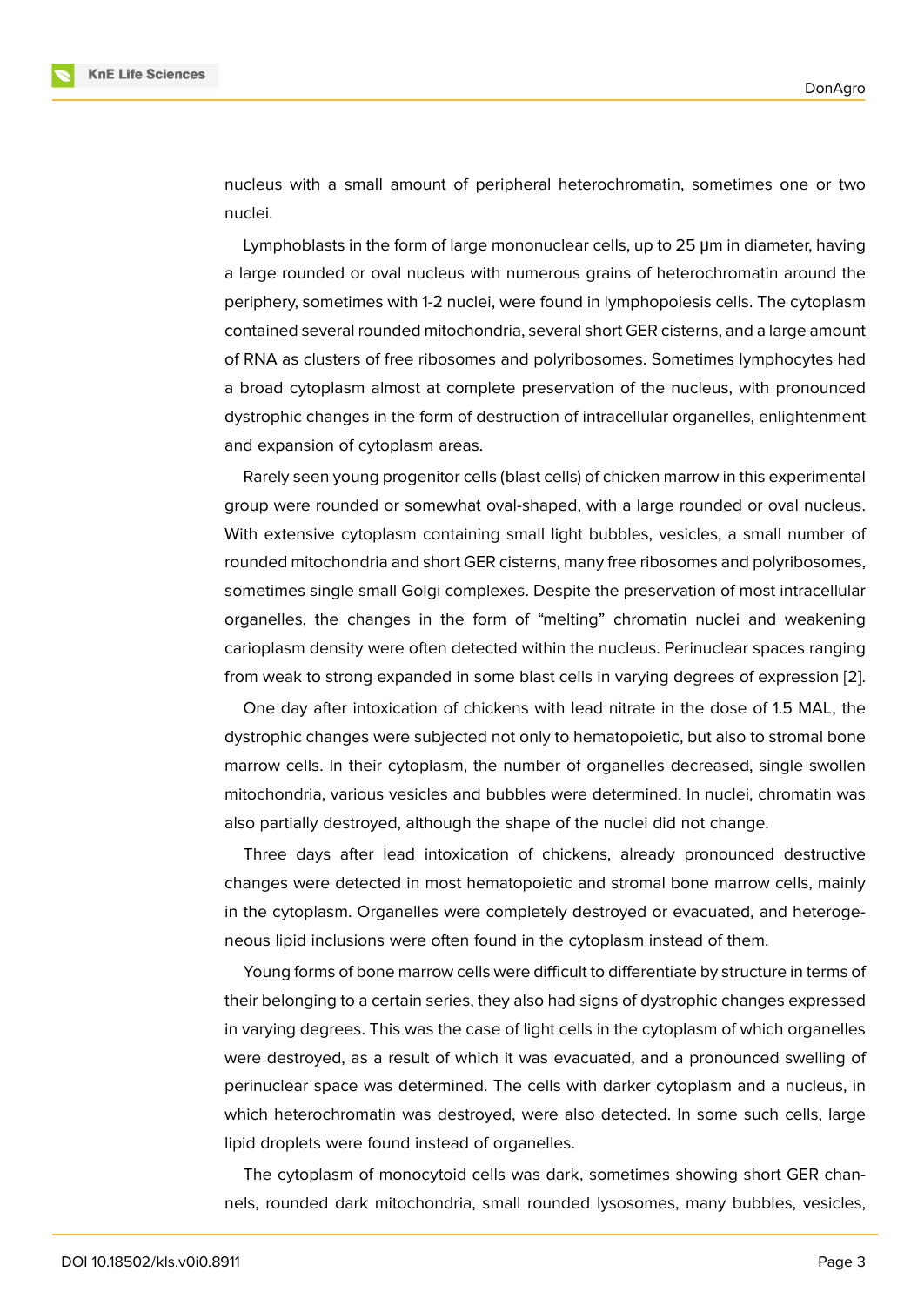



Lymphocytes, with the preservation of the rounded large nucleus, had a broad cytoplasm with pronounced dystrophic changes in the form of destruction of intracellular organelles, enlightenment and expansion of cytoplasm areas.

After three days of lead intoxication of chickens in the study of bone marrow agents in most cells, regardless of the cell series, the same changes in the structure of the nucleus were noticed.

First, there were signs of decreased transcription of ribosomal RNA genes – nuclear chromatin condensed tightly around the periphery of cariolemma or in carioplasm, and the nuclei turned pale. Second, in many cells the nuclear chromatin formed quite wide dense areas, and it seemed that the cell was preparing for apoptosis. Cells with a picnotic dense dark nucleus were determined in some areas.

# **4. Conclusion**

Thus, the results of the study revealed that the toxic effect of lead nitrate on bone marrow cells begins even at a slight MAL excess after 1 day of intoxication. Hematopoietic and stromal marrow cells mainly show the signs of dystrophic changes, which increase as the term after exposure to lead nitrate increases. In the cytoplasm of many cells, heterogeneous lipid inclusions are formed, and in our opinion, they represent lipid products of cell membrane destruction. In lead intoxication of chickens, the structure of cell nuclei in the bone marrow is changed, the morphological characteristics reveal a decrease in the transcription of ribosomal RNA genes and the preparation of many cells for apoptosis.

# **Conflict of Interest**

The authors declare that they have no conflict of interest.

# **Ethical Approval**

All applicable international, national, and/or institutional guidelines for the care and use of animals were followed.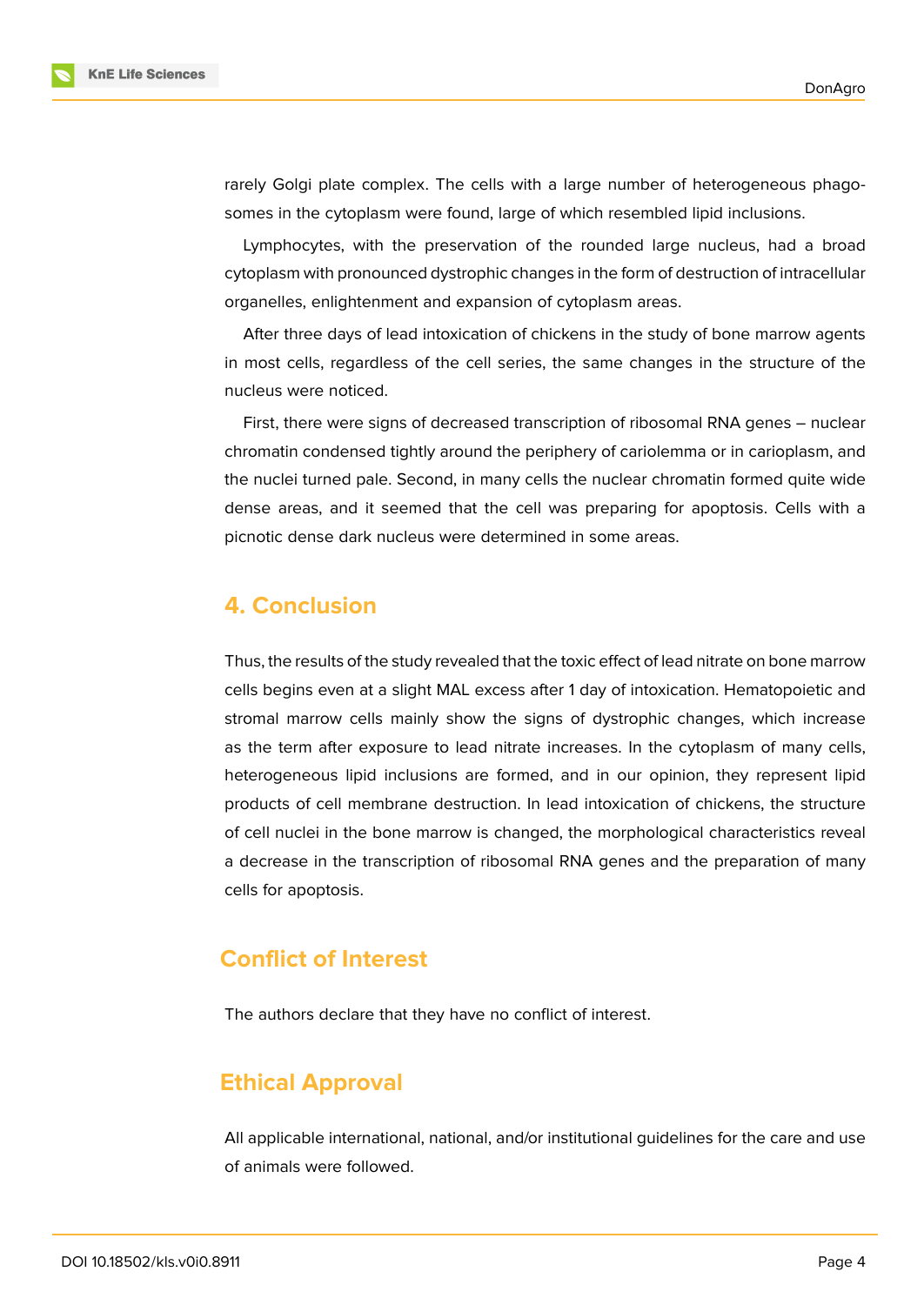

# **References**

- <span id="page-4-0"></span>[1] Kosian D., Bykov A., Kvan O., Gavrish I., Lebedev S. (2019). Morphological and Functional Changes in the Small Intestine and Liver of Laboratory Animals After Feeding With Cavitation-Treated Feed. *44th FEBS Congress, which took place in Krakow, Poland from 6th to 11th July 2019*, Open Bio, vol. 9, p. 282.
- <span id="page-4-1"></span>[2] Vishnyakov. A. I. (2019). Influence of Diets with the Various Nutrient Provision on the Mineral Metabolism in Broiler Chicken's Organism. Proc. of Conference on Innovations in Agricultural and Rural development 18–19 April 2019, Kurgan, Russian Federation. IOP Publishing, *IOP Conference Series: Earth and Environmental Science,* vol. 341.
- <span id="page-4-2"></span>[3] Vishnyakov, A. I., Udavliev, D. I., Timofeev, D. N. and Satyukova, L. P. (2019). Peculiarities of the Bone-Marrow Hemopoiesis, Peripheral Blood, and the Elemental Status of the Red Bone Marrow of Poultry Resulted from Copper Introduction. Proc. of Conference on Innovations in Agricultural and Rural development 18–19 April 2019, Kurgan, Russian Federation. IOP Publishing, *IOP Conference Series: Earth and Environmental Science,* vol. 341.
- <span id="page-4-4"></span>[4] Kireeva, Y. V., Shubina, O. S. Liver Morphological Alterations in Response to Lead Poisoning (2006). *Fundamental Studies*, vol. 1, p. 97.
- <span id="page-4-5"></span>[5] Sheida, E., Sipailova, O., Miroshnikov, S., Sizova, E., Lebedev, S, Rusakova, E., Notova, S. (2017). The Effect of Iron Nanoparticles on Performance of Cognitive Tasks in Rats. *Environmental Science and Pollution Research*, vol. 24, issue 9, pp. 8700-8710.
- <span id="page-4-3"></span>[6] Skalnyi, A. V., Salnikova, E. V., Burtseva, T. I., Skalnaya, M. G., Tinkov, A. A. (2019). Zinc, Copper, Cadmium, and Lead Levels in Cattle Tissues in Relation to Different Metal Levels in Ground Water and Soil. Environmental Science and Pollution Research, vol. 26, issue 1, pp. 559-569.
- <span id="page-4-6"></span>[7] Sorkina, N. S., Kuzmina, L. P., Artyomova, L. B., Besrukavnikova, L. M. (2019). *Labor Medicine and Industrial Ecology*, vol. 59, issue 12, pp. 983-988.
- [8] Schiptsova, N. V., Larionov, G. A., Terentieva, M. G. (2019). Accumulation Dynamics of Chemical Xenobiotics in the Animal Organism and Their Extraction Mechanism. *Journal of Mari State University Agricultural Sciences Economic Sciences*, vol. 51, issue 17, pp. 66-72.
- [9] Kvan, O., Gavrish, I., Lebedev, S., Korotkova, A., Miroshnikova, E., Bykov, A., Serdaeva, V., Davydova, N. (2018). Effect of Probiotics on the Basis of *Bacillus Subtilis* and *Bifidobacteriumlongum* on the Biochemical Parameters of the Animal Organism. *Environmental Science and Pollution Research,* vol. 25, issue 3, рр. 2175-2183.